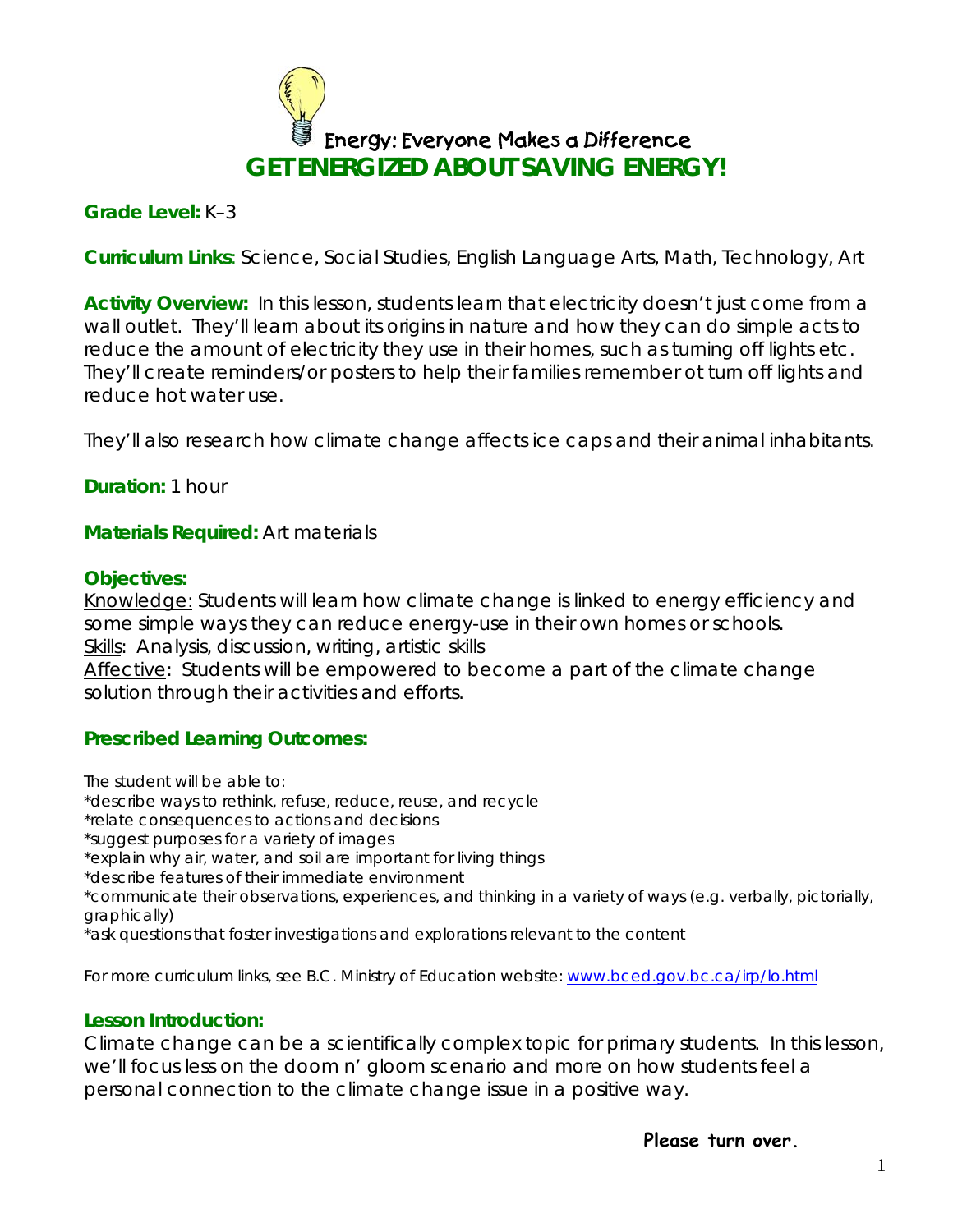Students will also learn about some of the effects of climate change, such as ocean warming.

# **Lesson Instruction:**

Introduce basic concepts of electrical energy. Point out the lights in the classroom. Turn them on and off.

## Ask: *What makes the light come on?*

Then: *How does the electricity get into our classroom?* Explain the generation of electricity in your community, drawing each step on the board, e.g.,

> o A generator (burning diesel), or a hydroelectric project (using water power with water coming from dams in lakes for example), creates energy.



- o Transmission lines (held up by transmission towers) carry the energy to a substation, where the energy is divided up to send to homes, schools, etc.
- o Distribution lines (held up by power poles or buried underneath the ground) carry the energy into our homes and schools. Call BC Hydro at **1 800 BCHYDRO (1 800 224-9376).** Ask if they'll send a classroom speaker to explain how our power is generated and ideas on how it can be saved.
- o The electricity travels through wires in your walls until it gets to the electrical sockets or lights controlled by switches.
- o To get the energy to turn on a light (or an appliance), usually we have to turn on a switch or plug an appliance into a socket. This is to make sure we are only using energy when we need it.
- o A meter measures the amount of electricity that goes into your home. Your parents pay for the amount of electricity your household uses.
- 2. Next, ask: *What things in our homes and schools use electricity?* Brainstorm a list of common electrical appliances and other energy-using devices. Make sure light and hot water (unless it's a gas heated hot water tank) are on the list. Look over the list you have developed and ask: *What would it be like if we ran out of electricity?* **(no lights, no fridge, no TV!, no stereo, no playstation or gameboy on your tv, no movies/dvds, no washing machine or dryer, no heat in many cases, no air conditioner, etc.**
- 3. Explain the problem relating to electricity use: When fossil fuels, such as diesel, burn, they emit a greenhouse gas called carbon dioxide  $(CO<sub>2</sub>)$  into the air. This is bad for the earth, because carbon dioxide is a **greenhouse gas** and more of it in the atmosphere is making the earth hotter, called "global warming". For an easy definition of greenhouse gas, see

[http://www.yourplanetearth.org/terms/details.php3?term=Greenhouse+Gases.](http://www.yourplanetearth.org/terms/details.php3?term=Greenhouse+Gases)

o **Short Definition**: Greenhouse gases are a mixture of naturally occurring (water vapor, methane, carbon dioxide, nitrous oxide and ozone) and manmade (CFCs, HFCs) gases. They Please turn over.

2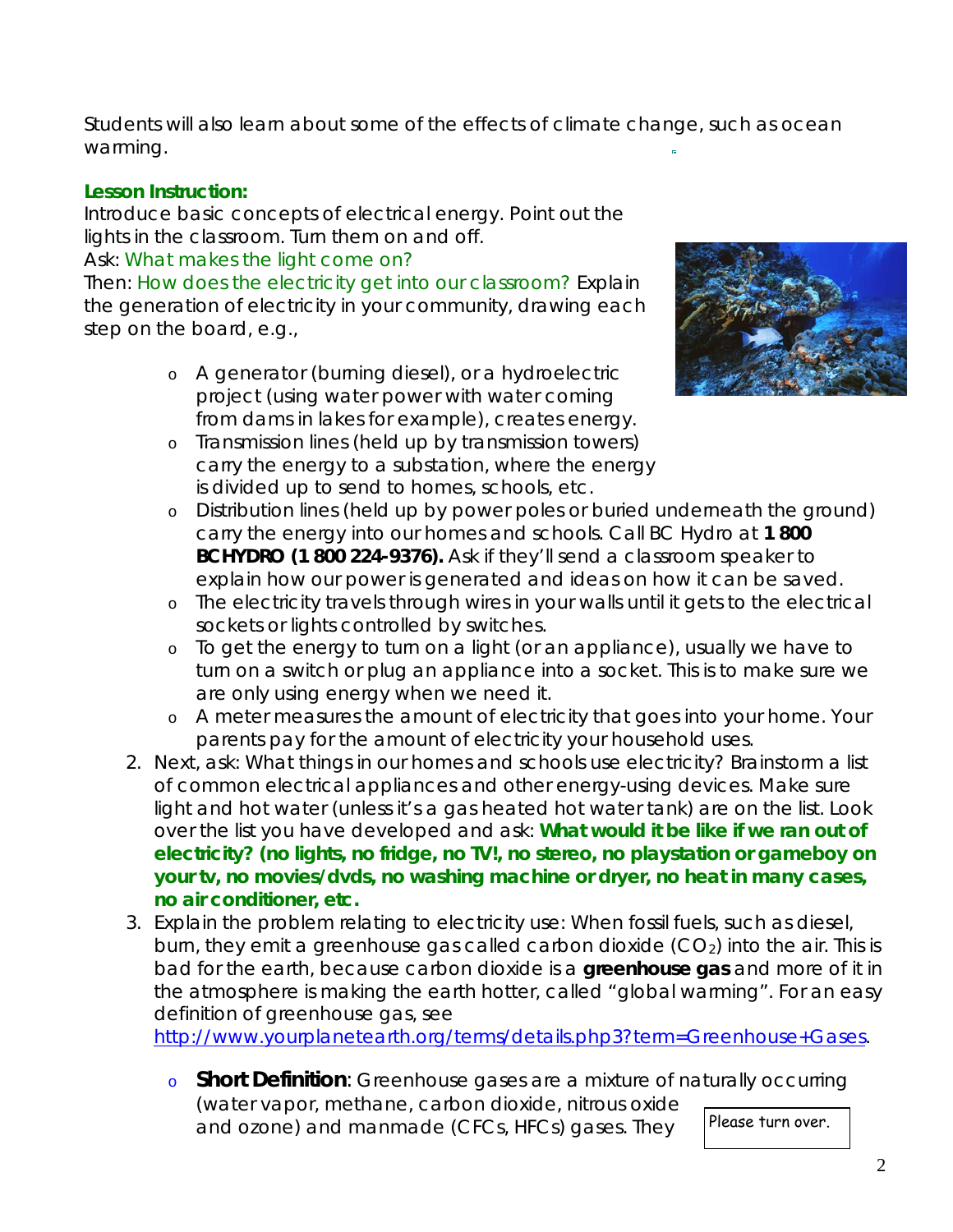are responsible for trapping heat from the sun inside the earth's atmosphere. This term explains the abundance and importance of these gases. Scouts Canada also have a useful background sheet linking energy use to climate change. See: [http://www.scouts.ca/inside.asp?cmPageID=479.](http://www.scouts.ca/inside.asp?cmPageID=479) We've also provided a printout from that website for your convenience.

o Global warming may increase ocean temperatures and cause many fish and plants to die or become extinct as well. Encourage students to think about what would happen if the world's polar ice caps continue to melt? Would the polar bears and the penguins then disappear? Ask students if these animals could live in a hotter or tropical climate? (We've provided some websites for background information.) **<http://www.nrdc.org/globalWarming/qthinice.asp>**

**<http://www.newsandevents.utoronto.ca/bin1/010221a.asp> <http://north.cbc.ca/regional/servlet/View?fil> ename=arctic-ice-29072005**

**[http://news.nationalgeographic.com/news/](http://news.nationalgeographic.com/news) 2004/11/1109\_041109\_polar\_ice.html**

\*Depending on the knowledge level of your class, have them give a brief presentation of the greenhouse effect. They could act it out in the form of a play, a written report, photo collage, write a song, etc. Information on this topic is provided at Natural Resources Canada's website:



[http://adaptation.nrcan.gc.ca/posters/articles/ac\\_03\\_en.asp?Region=ac&Lan](http://adaptation.nrcan.gc.ca/posters/articles/ac_03_en.asp?Region=ac&Lan) guage=en

- 4. Explain the good [news:](news:We) *We can help by using less electricity!* Next, ask: *How can we help people in our school / family reduce the amount of electricity they use?* (Answers: turning lights off when not in use, using lowwattage lightbulbs, using less hot water (shorter showers, cold-water wash), etc.)
- 5. Discuss how to help your family reduce their electricity use, save money, and reduce climate change: Ask: *Do lights ever get left on at your house, even when there's no one in the room?* Then: *Why?* Brainstorm ways they could help their families reduce energy waste. One way is to post reminders, (try some sticky notes!) to help family members remember to turn lights off when not in use, and also to reduce their hot water use. Discuss where such reminders could be posted, e.g., on or next to light switches, next to showers, etc. Try hanging laundry outside on sunny days instead of using the dryer!
- 6. Design a number of different memory prompts. Examples of messages: - Beside light switches (or on light plates): **"Please turn me off when you leave?" "Lights out?"** "Save energy! Turn me off."

3